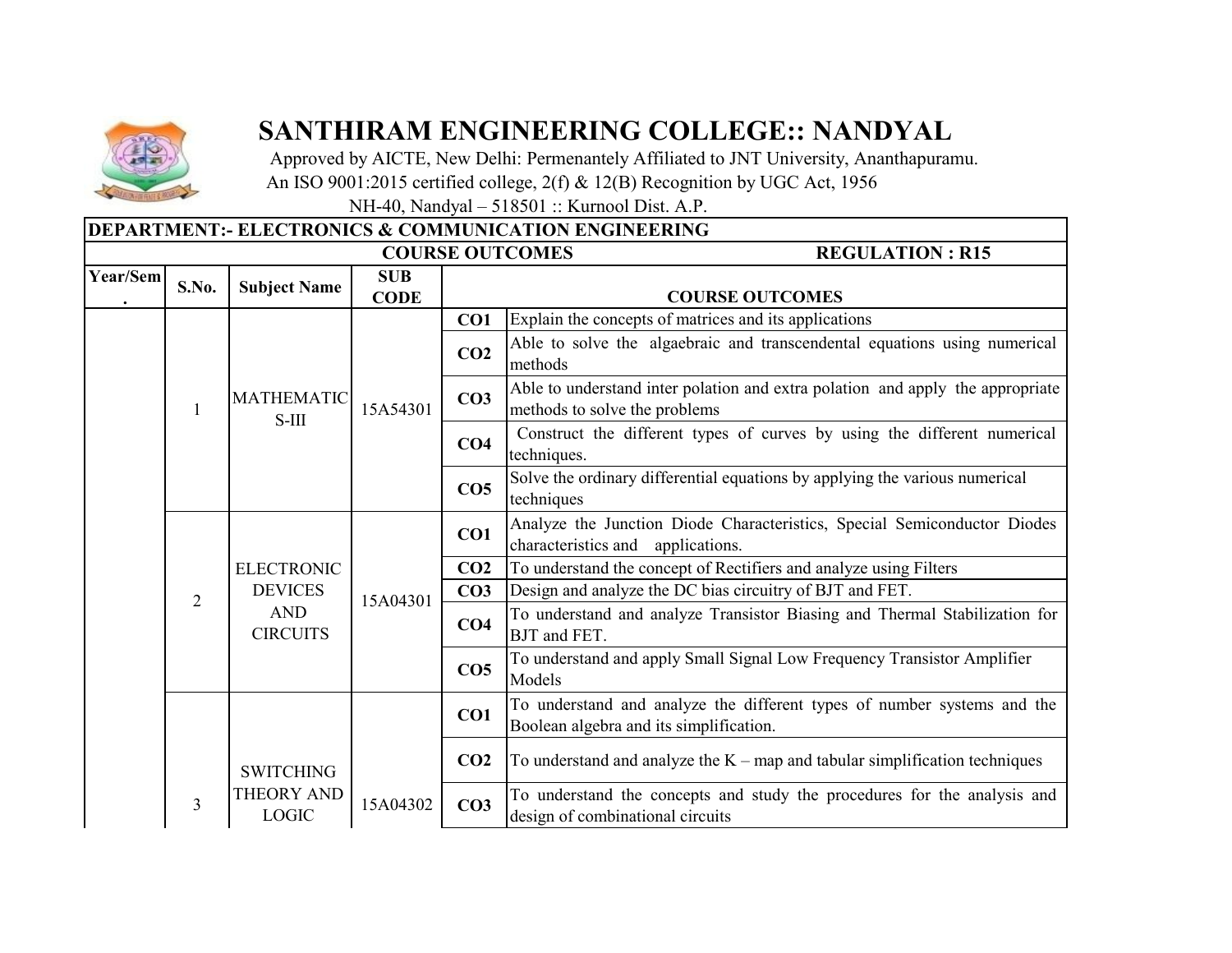|                                 |   | <b>DESIGN</b>                                                           |          | CO <sub>4</sub> | To understand the concepts and study the procedures for the analysis and<br>design of synchronous and asynchronous sequential circuits    |
|---------------------------------|---|-------------------------------------------------------------------------|----------|-----------------|-------------------------------------------------------------------------------------------------------------------------------------------|
|                                 |   |                                                                         |          | CO <sub>5</sub> | To understand the concepts different memory systems and study the procedures<br>for the analysis and design of Programmable logic devices |
|                                 |   |                                                                         |          | CO1             | To Understand Signals and systems and make use of Integer &<br>differential equations.                                                    |
|                                 | 4 | <b>SIGNALS</b><br><b>AND</b>                                            |          | CO <sub>2</sub> | Analysis of signals using Continuous time Fourier Transform and Fourier<br>series                                                         |
| <b>II YEAR-</b><br><b>I SEM</b> |   | <b>SYSTEMS</b>                                                          | 15A04303 | CO <sub>3</sub> | To Understand concept of convolution for Signal Transmission Through<br>linear Sytems                                                     |
|                                 |   |                                                                         |          | CO <sub>4</sub> | Analysis of signals using Discrete Fourier Transform                                                                                      |
|                                 |   |                                                                         |          | CO <sub>5</sub> | To Understand and anlalyze discrete time signals using Z-transform.                                                                       |
|                                 | 5 | <b>PROBABILITY</b><br>THEORY &<br><b>STOCHASTICP</b><br><b>ROCESSES</b> | 15A04304 | CO1             | To understand the concept of a Random Variable and operations that may be<br>performed on a single Random variable                        |
|                                 |   |                                                                         |          | CO <sub>2</sub> | To understand the concept of a Multiple Random Variable and operations that<br>may be performed on a single Multiple Random variable      |
|                                 |   |                                                                         |          | CO <sub>3</sub> | To determine the temporal characteristics of random signal response of a given<br>linear system.                                          |
|                                 |   |                                                                         |          | CO <sub>4</sub> | To determine the spectral characteristics of random signal response of a given<br>linear system                                           |
|                                 |   |                                                                         |          | CO <sub>5</sub> | To understand Linear Systems with Random inputs                                                                                           |
|                                 |   |                                                                         |          | CO <sub>1</sub> | To Understand DC Generators and its operation                                                                                             |
|                                 |   | <b>ELECTRICAL</b>                                                       |          | CO <sub>2</sub> | To Understand D.C. Motors, and its operation                                                                                              |
|                                 | 6 | <b>TECHNOLOGY</b>                                                       | 15A02306 | CO <sub>3</sub> | To Understand Single Phase transformers.                                                                                                  |
|                                 |   |                                                                         |          | CO <sub>4</sub> | To Understand3-Phase Induction Motors                                                                                                     |
|                                 |   |                                                                         |          | CO <sub>5</sub> | To Understand Synchronous Machines                                                                                                        |
|                                 |   | <b>ELECTRICAL</b>                                                       |          | CO <sub>1</sub> | perform the Characteristics of D.C.Shunt Generator                                                                                        |
|                                 |   | <b>TECHNOLOGY</b>                                                       |          | CO <sub>2</sub> | Perform various operations on signals                                                                                                     |
|                                 | 7 | <b>AND BASIC</b><br><b>SIMULATION</b>                                   | 15A02307 | CO <sub>3</sub> | Verify the properties of LTI system and its response for different inputs.                                                                |
|                                 |   | ILAROR ATORYL                                                           |          | CO <sub>4</sub> | Analyze the signals using various transforms                                                                                              |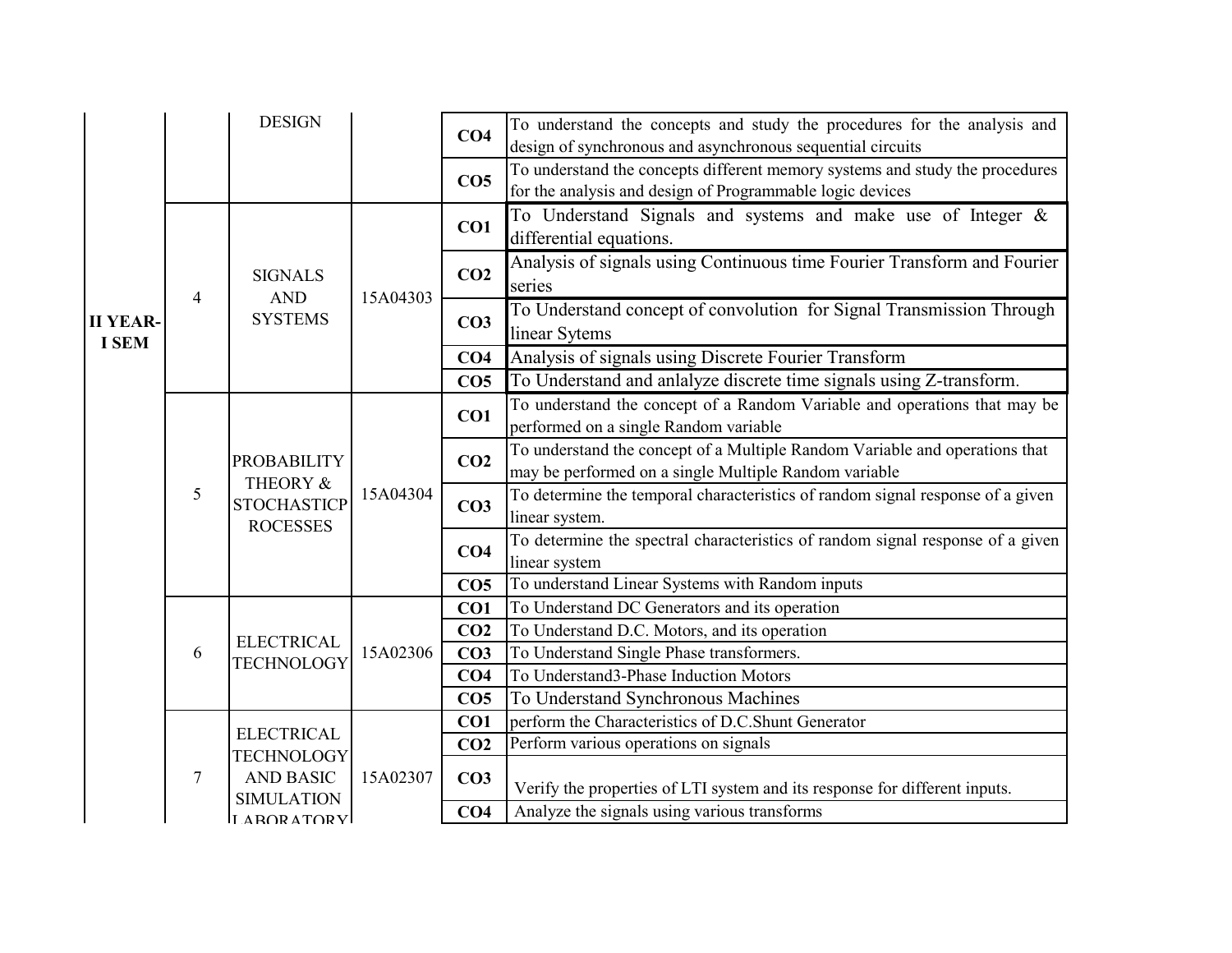|  |                | <i>unonun</i> on                                     |          | CO <sub>5</sub> | Analyze the characteristics of signals in noisy environment.                                                            |
|--|----------------|------------------------------------------------------|----------|-----------------|-------------------------------------------------------------------------------------------------------------------------|
|  |                |                                                      |          | CO1             | Get knowledge about Semiconductor devices and also learn the current and<br>voltage characteristics of various devices. |
|  |                | <b>ELECTRONIC</b><br><b>DEVICES</b>                  |          | CO <sub>2</sub> | Get knowledge about different types rectifiers and filters along with their<br>efficiency and ripple factors.           |
|  | 8              | <b>AND</b><br><b>CIRCUITS</b>                        | 15A04305 | CO <sub>3</sub> | Learn about different types of BJT Transistor configurations along with current<br>and voltage characteristics          |
|  |                | <b>LABORATORY</b>                                    |          | CO <sub>4</sub> | Learn about different types of FET Transistor configurations along with current<br>and voltage characteristics          |
|  |                |                                                      |          | CO <sub>5</sub> | Get knowledge about small signal low frequency BJT Transistor amplifiers<br>along with their h-parameters.              |
|  | 1              | <b>COMPUTER</b><br><b>ORGANIZATIO</b><br>$\mathbf N$ | 15A05402 | CO1             | Describe fundamental organization and functional components of<br>computer.                                             |
|  |                |                                                      |          | CO <sub>2</sub> | Explain addressing modes, Instruction formats and program control statements.                                           |
|  |                |                                                      |          | CO <sub>3</sub> | To understand basic concepts of Micro programmed control, and Binary<br>arithmetic operations.                          |
|  |                |                                                      |          | CO <sub>4</sub> | Describe the organization of Various parts of Memory Hierarchy.                                                         |
|  |                |                                                      |          | CO <sub>5</sub> | To understand the fundamentals of pipelining and vector processing.                                                     |
|  |                |                                                      | 15A99501 | CO1             | Able recall family, and human values and compare his family with others<br>and analyse the                              |
|  |                | <b>SOCIAL</b>                                        |          | CO <sub>2</sub> | Classify the fundamental Rights and fundamental duties of citizen<br>Influence the factors affecting youth crime        |
|  | $\overline{2}$ | <b>VALUES &amp;</b><br><b>ETHICS</b>                 |          | CO <sub>3</sub> | Explain the Environmental issues and Justify the objectives of civil<br>defense.                                        |
|  |                |                                                      |          | CO <sub>4</sub> | Demonstrate Gender inequality, Domestic violence and Appraise the<br>government schemes , laws.                         |
|  |                |                                                      |          | CO <sub>5</sub> | Importance the games , sports, and benefits of exercise, Recommend the<br>yoga asanas , mudras and pranayama.           |
|  |                |                                                      |          | CO1             | To Approximateparametricequationsforthecalculationinthefarfieldregion.                                                  |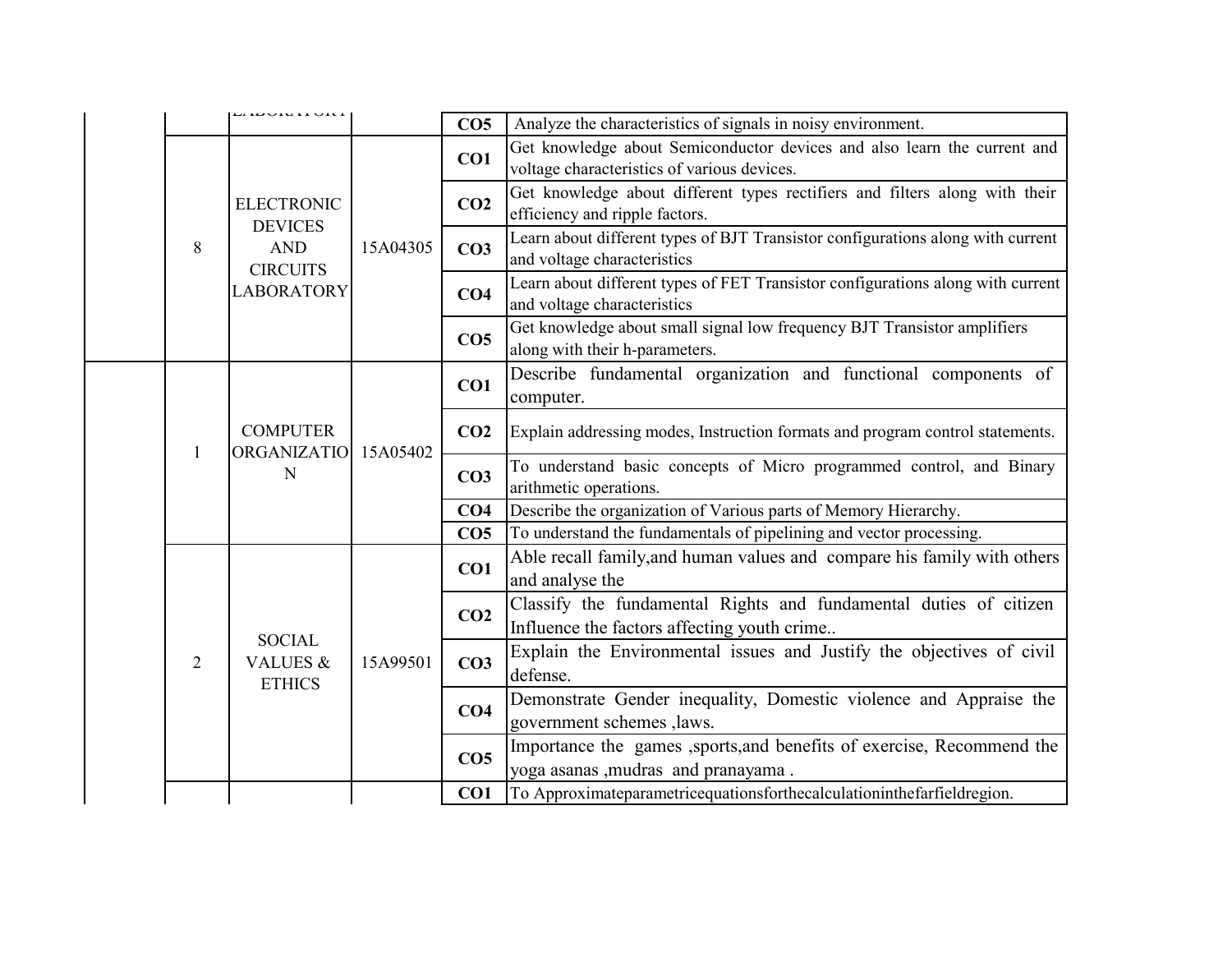|                                 |   | <b>ANTENNA</b><br><b>&amp;WAVE</b><br><b>PROPAGATIO</b>  | 15A04501 | CO <sub>2</sub> | Remember and apply parametric integral expressions for a given current source.                                                                |
|---------------------------------|---|----------------------------------------------------------|----------|-----------------|-----------------------------------------------------------------------------------------------------------------------------------------------|
|                                 | 3 |                                                          |          | CO <sub>3</sub> | Understand and Evaluate electromagnetic fields for a given vector potential.                                                                  |
|                                 |   | N                                                        |          | CO <sub>4</sub> | Analyze and create pattern multiplication principle for array antennas.                                                                       |
|                                 |   |                                                          |          | CO <sub>5</sub> | To understand and analyze Wave Propagation                                                                                                    |
|                                 |   | <b>LINEAR</b><br><b>INTEGRATED</b>                       |          | CO1             | To Understand the basic building blocks of linear integrated circuits and its<br>characteristics.                                             |
|                                 | 4 | <b>CIRCUITS</b><br><b>AND</b>                            | 15A04503 | CO <sub>2</sub> | To Analyzethelinear, non-linearandspecializedapplications of operational<br>amplifiers.                                                       |
|                                 |   | <b>APPLICATION</b>                                       |          | CO <sub>3</sub> | To Realize the importance of Operational Amplifier.                                                                                           |
|                                 |   | S                                                        |          | CO <sub>4</sub> | To Analyze and Understand the importance of Oscillators                                                                                       |
|                                 |   |                                                          |          | CO <sub>5</sub> | To Understand the concept of ADC and DAC                                                                                                      |
| <b>III YEAR</b><br><b>I-SEM</b> | 5 | <b>DIGITAL</b><br><b>COMMUNICA</b><br><b>TION SYSTEM</b> | 15A04502 | CO1             | To Understand the elements of DCS $\&$ the fundamentals concepts of sampling<br>theorem along with different coding and modulation techniques |
|                                 |   |                                                          |          | CO <sub>2</sub> | To Understand the basic principles of baseband and pass band digital<br>modulation schemes                                                    |
|                                 |   |                                                          |          | CO <sub>3</sub> | To Analyze probability of error performance of digital systems and are able to<br>design digital communication systems.                       |
|                                 |   |                                                          |          | CO <sub>4</sub> | To Analyze and Understand Pass band Data Transmission.                                                                                        |
|                                 |   |                                                          |          | CO <sub>5</sub> | To understand and apply Channel Coding                                                                                                        |
|                                 |   |                                                          |          | CO1             | Describe about introduction to mems and Microsystems and properties and<br>materials for MEMS devices                                         |
|                                 | 6 | MEMS &<br><b>MICRO</b>                                   |          | CO <sub>2</sub> | Explain about different micro maching technique and fabrication of Mems<br>devices                                                            |
|                                 |   | <b>SYSTEMS</b>                                           | 15A04506 | CO <sub>3</sub> | Explain about different micro sensors and applications of Mems Sensors.                                                                       |
|                                 |   |                                                          |          | CO <sub>4</sub> | Describe different Mems accelerometer and case study on Mems applications.                                                                    |
|                                 |   |                                                          |          | CO <sub>5</sub> | Explain about Mems applications                                                                                                               |
|                                 |   |                                                          |          | CO1             | Capable of using Computer-aided design tools to model, simulate, verify,<br>analyze, and synthesize complex digital logic circuits.           |
|                                 |   | <b>DIGITAL</b>                                           |          | CO <sub>2</sub> | To Efficiently design any Digital System using basic structure ICs                                                                            |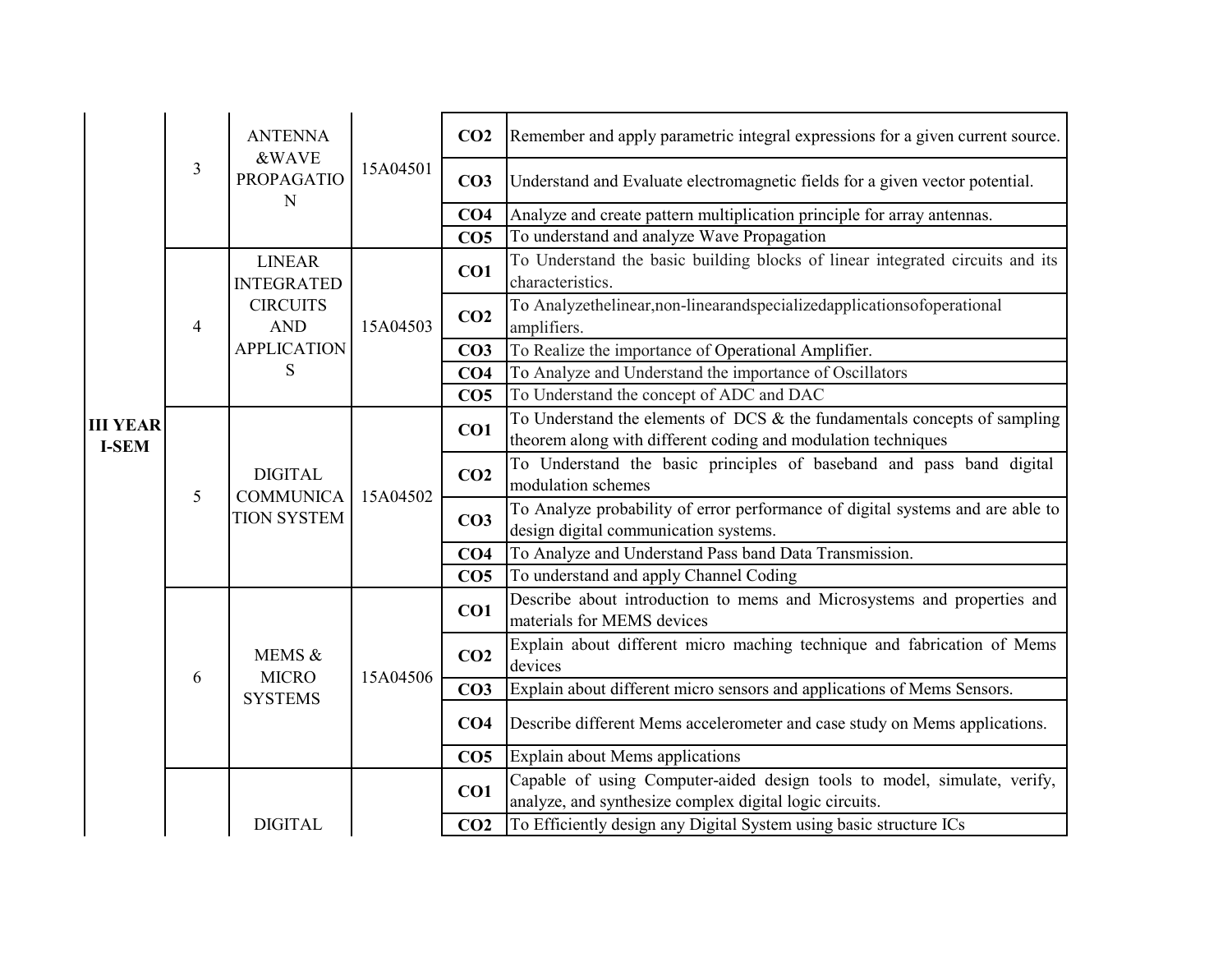|  | 7              | <b>SYSTEM</b><br><b>DESIGN</b>         | 15A04504 | CO <sub>3</sub> | To Able to design and prototype with standard cell technology and<br>programmable logic                                           |
|--|----------------|----------------------------------------|----------|-----------------|-----------------------------------------------------------------------------------------------------------------------------------|
|  |                |                                        |          | CO <sub>4</sub> | To Apply design test for digital logic circuits, and design fortest ability.                                                      |
|  |                |                                        |          | CO <sub>5</sub> | To Design examples using VHDL                                                                                                     |
|  |                |                                        |          | CO1             | Classify different storage devices and indexing methods.                                                                          |
|  |                |                                        |          | CO <sub>2</sub> | Design analog circuits for practical applications using Op Amp IC-741                                                             |
|  | $8\,$          | IC Applications                        | 15A04507 | CO <sub>3</sub> | Design waveform generators and PLL circuits using ICs                                                                             |
|  |                | Laboratory                             |          | CO <sub>4</sub> | Design multi vibrators using IC555 and Schmitt trigger using IC741                                                                |
|  |                |                                        |          | CO <sub>5</sub> | Analyze the practical applications of Voltage Regulator using various<br>ICs.                                                     |
|  |                | Digital                                |          | CO1             | The students will be able to experience real time behavior of different digital<br>modulation schemes                             |
|  | 9              | Communication<br>Systems<br>Laboratory | 15A04508 | CO <sub>2</sub> | Experiment with the principle of PCM, DPCM, DM, ADM and TDM                                                                       |
|  |                |                                        |          | CO <sub>3</sub> | Analyze different digital modulation and demodulation schemes.                                                                    |
|  |                |                                        |          | CO <sub>4</sub> | Analyze Spectral characteristics of PAM, PWM and QAM                                                                              |
|  |                |                                        |          | CO <sub>5</sub> | Experiment with OFDM generation and detection                                                                                     |
|  |                | <b>EMBEDDED</b><br><b>SYSTEMS</b>      | 15A04702 | CO1             | To Design & Understanding of embedded systems leading to 32-bit application<br>development.                                       |
|  |                |                                        |          | CO <sub>2</sub> | Analyze and implement the protocols used by microcontroller to communicate<br>with external sensors and actuators in real world.  |
|  | 1              |                                        |          | CO <sub>3</sub> | Understand hardware-interfacing concepts to connect digital as well as analog<br>sensors while ensuring low power considerations. |
|  |                |                                        |          | CO <sub>4</sub> | Analyze and Create Microcontroller to communicate with external sensors and<br>actuators in real world.                           |
|  |                |                                        |          | CO <sub>5</sub> | Understand Embedded Networking and IoT concepts based upon connected<br>MCUs and Apply it in RTOS                                 |
|  |                |                                        |          | CO1             | Understand basic fundamental theory of fiber optics.                                                                              |
|  |                | <b>OPTICAL</b><br><b>FIBER</b>         |          | CO <sub>2</sub> | Discuss the channel impairments like attenuation, scattering losses, bending<br>losses and dispersion.                            |
|  | $\overline{2}$ | <b>COMMUNICA</b>                       | 15A04701 | CO <sub>3</sub> | Demonstrate basic mechanism of light generation.                                                                                  |
|  |                | <b>TION</b>                            |          | CO4             | Analyze the detection of light.                                                                                                   |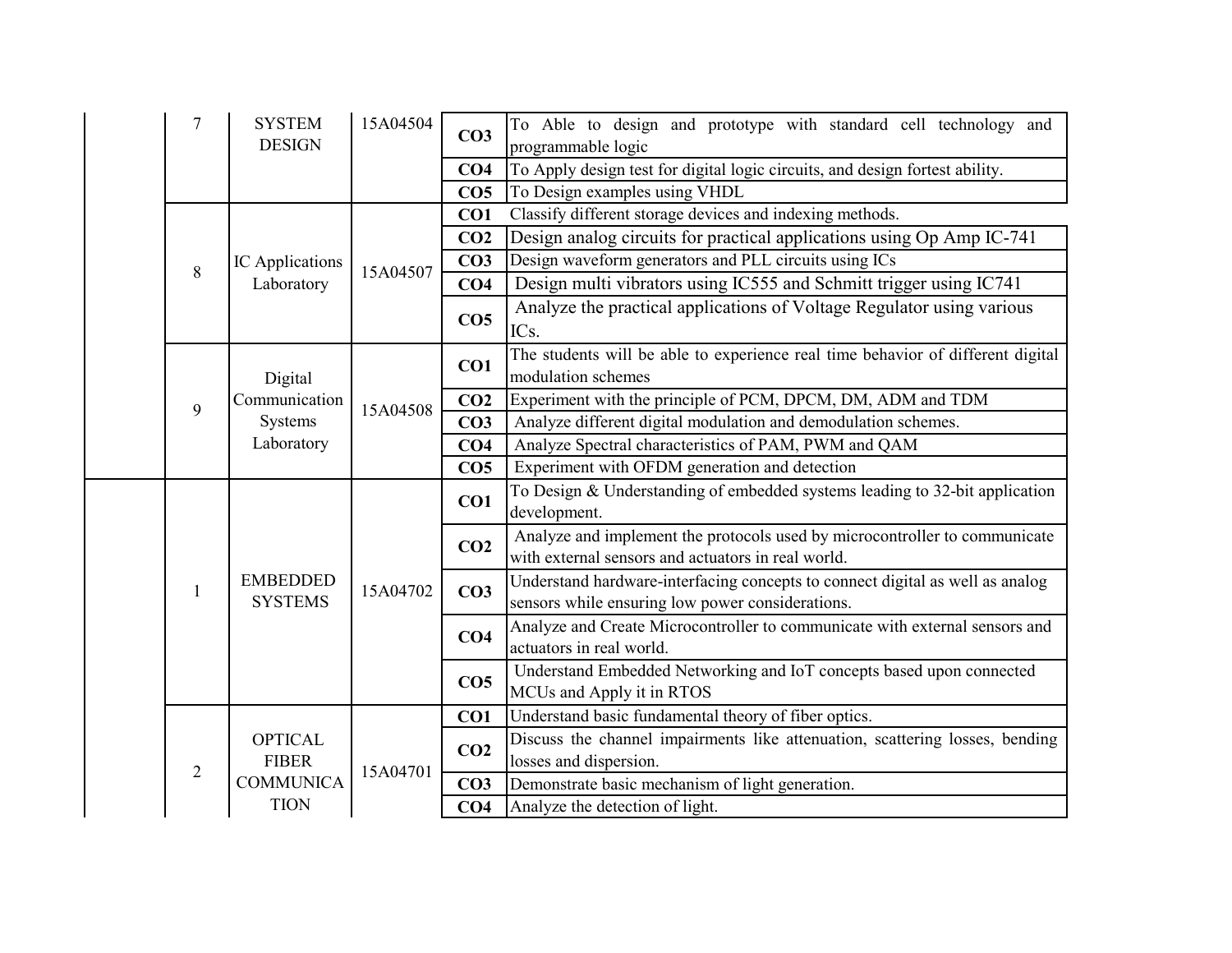|              |                |                                        |          | CO <sub>5</sub> | Design architectures of optical fiber communication systems                                                                                                                    |
|--------------|----------------|----------------------------------------|----------|-----------------|--------------------------------------------------------------------------------------------------------------------------------------------------------------------------------|
|              |                |                                        | 15A04703 | CO1             | Ability to analyze micro-wave circuits incorporating hollow, dielectric and<br>planar waveguides, transmission lines, filters and other passive components,<br>active devices. |
|              | 3              | <b>MICROWAVE</b><br><b>ENGINEERING</b> |          | CO <sub>2</sub> | Ability to Use S-parameter terminology to describe circuits and to explain how<br>microwave devices and circuits are characterized in terms of their "S"-<br>Parameters.       |
|              |                |                                        |          | CO <sub>3</sub> | Ability to understanding of microwave transmission lines and how to Use<br>microwave components such as isolators, Couplers, Circulators, Tees, Gyrators<br>etc.               |
|              |                |                                        |          | CO <sub>4</sub> | Ability to understanding of microwave solid state devices                                                                                                                      |
|              |                |                                        |          | CO <sub>5</sub> | Ability to understanding of microwave measurements                                                                                                                             |
|              |                | <b>RADAR</b><br><b>SYSTEMS</b>         | 15A04705 | CO1             | To understand the basic concepts of RADAR and Derive the Basic Radar<br>Range equation.                                                                                        |
|              | $\overline{4}$ |                                        |          | CO <sub>2</sub> | To understand the basic concepts of CW RADAR and FM-CW Radar.                                                                                                                  |
|              |                |                                        |          | CO <sub>3</sub> | Understanding the various radars like MTI, Pulse Doppler radars.                                                                                                               |
| IV YEAR      |                |                                        |          | CO <sub>4</sub> | Describe the Basic concepts of Tracking in Radar and different types of<br>Tracking techniques                                                                                 |
| <b>I SEM</b> |                |                                        |          | CO <sub>5</sub> | Understanding the detection of radar signals in noise and Different types of<br>Radar displays , Duplexers.                                                                    |
|              |                |                                        |          | CO1             | Understand and explain the concept of Data Communication and networks,<br>layered architecture and their applications.                                                         |
|              |                | <b>DATA</b>                            |          | CO <sub>2</sub> | Analyze and Set up protocol designing issues for Communication networks.                                                                                                       |
|              | 5              | <b>COMMUNICA</b><br><b>TIONS AND</b>   | 15A04704 | CO <sub>3</sub> | Evaluate data communication link considering elementary concepts of data link<br>layer protocols for error detection and correction.                                           |
|              |                | <b>NETWORKING</b>                      |          | CO <sub>4</sub> | Apply various network layer techniques for designing subnets and super nets<br>and analyze packet flow on basis of routing protocols.                                          |
|              |                |                                        |          | CO <sub>5</sub> | Understand and design application layer protocols and internet applications<br>such as network security, Email and DNS,                                                        |
|              |                |                                        |          | CO1             | Able to apply the Image processing concept for various fields of engineering<br>and real life to process as per needs &specifications.                                         |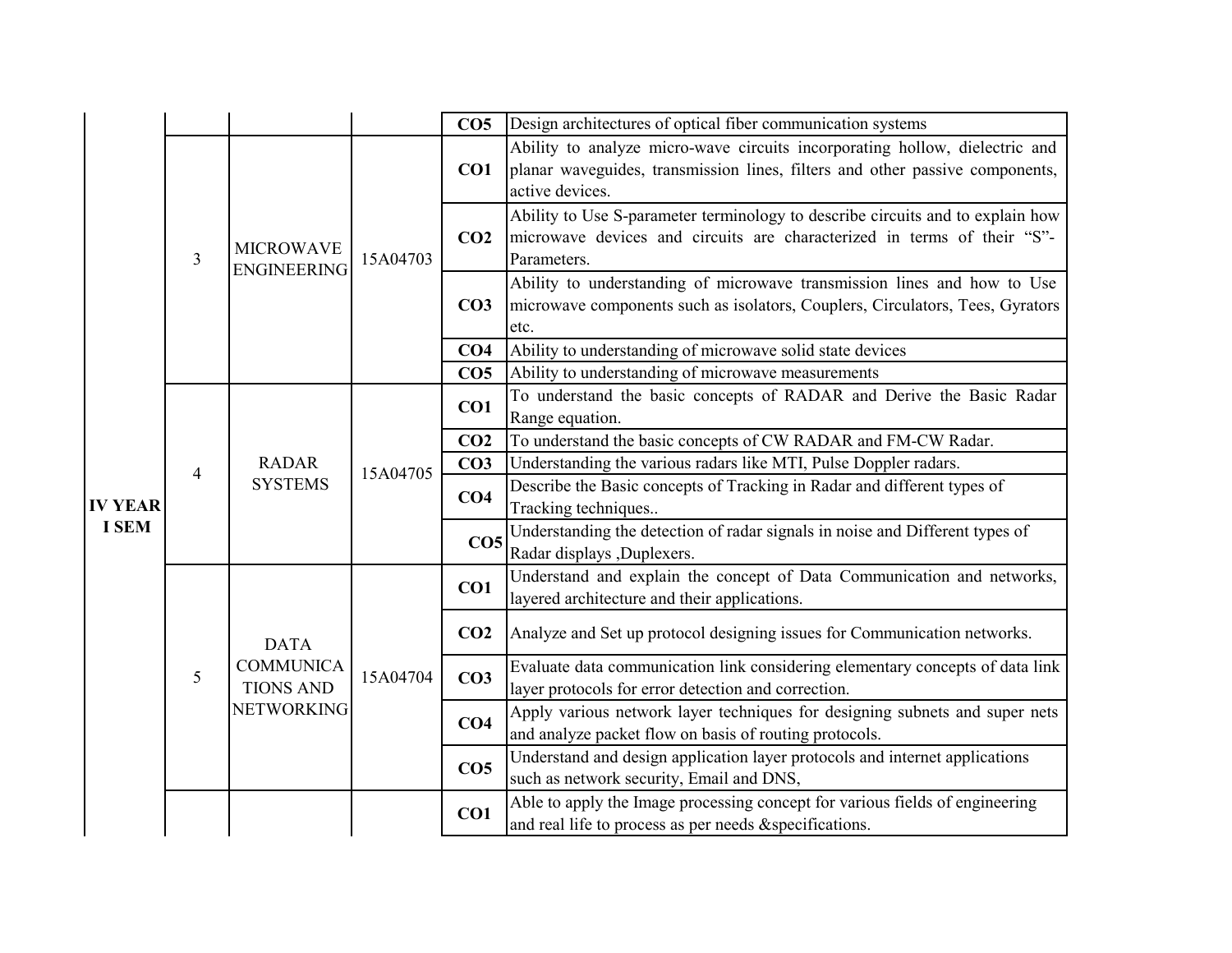|  | 6            | <b>DIGITAL</b><br><b>IMAGE</b>              | 15A04708 | CO <sub>2</sub> | Get the skills to Heuristically develop new techniques to process images of any<br>context                                                                                                                                                                                                               |
|--|--------------|---------------------------------------------|----------|-----------------|----------------------------------------------------------------------------------------------------------------------------------------------------------------------------------------------------------------------------------------------------------------------------------------------------------|
|  |              | <b>PROCESSING</b>                           |          | CO <sub>3</sub> | Can experiment, analyze & interpret image data /processing data.                                                                                                                                                                                                                                         |
|  |              |                                             |          | CO <sub>4</sub> | Can Categorize various compression techniques.                                                                                                                                                                                                                                                           |
|  |              |                                             |          | CO <sub>5</sub> | Learnt different techniques employed for the enhancement of images                                                                                                                                                                                                                                       |
|  |              | Microwave and                               |          | CO1             | Capable of Applying microwave Concepts/ Microwave components and test<br>them                                                                                                                                                                                                                            |
|  |              | Optical                                     |          | CO <sub>2</sub> | Able to design and analyse an optical fiber communications link                                                                                                                                                                                                                                          |
|  | $\tau$       | Communication                               | 15A04711 | CO <sub>3</sub> | Measure different parameters of various microwave devices.                                                                                                                                                                                                                                               |
|  |              | Laboratory                                  |          | CO <sub>4</sub> | Measure the Scattering Parameters of various Tee Junctions                                                                                                                                                                                                                                               |
|  |              |                                             |          | CO <sub>5</sub> | Measure the Antenna Patterns                                                                                                                                                                                                                                                                             |
|  |              |                                             |          | CO1             | Design and draw the internal structure of the various<br>digital<br>integrated circuits                                                                                                                                                                                                                  |
|  | 8            | VLSI &<br>Embedded<br>Systems<br>Laboratory | 15A04711 | CO <sub>2</sub> | Develop VHDL/Verilog HDL source code, pertorm simulation using<br>relevant simulator andanalyze the obtained simulation results using<br>necessary synthesizer.                                                                                                                                          |
|  |              |                                             |          | CO <sub>3</sub> | Verify the logical operations of the digital IC"s (Hardware) in the<br>laboratory                                                                                                                                                                                                                        |
|  |              |                                             |          | CO <sub>4</sub> | Design and Implement Combinational Logic Circuits on FPGAs                                                                                                                                                                                                                                               |
|  |              |                                             |          | CO <sub>5</sub> | Design and Implement Sequential Logic Circuits on FPGAs.                                                                                                                                                                                                                                                 |
|  |              |                                             |          | CO1             | Able to get knowledge inbeta and gamma functionsand Techniques of Beta<br>andGamma functions to improper integrals, Expressing complex functions in<br>power series, Conformal mappings and bilinear transformations                                                                                     |
|  | $\mathbf{1}$ | <b>MATHEMATIC</b><br>$S-IV$                 | 15A54402 | CO <sub>2</sub> | Develop skills in Analyzing the properties exhibited by complex functions in<br>Argand plane, Properties of real integrals through complex variable techniques,<br>The properties of improper integrals through residue theory, Conformal<br>transformations of complex valued functions for inferences. |
|  |              |                                             |          | CO <sub>3</sub> | Develop skills in designing mathematical models involving Integrals of complex<br>variable functions, Improper integrals using beta and gamma functions, Residue<br>theory of complex functions                                                                                                          |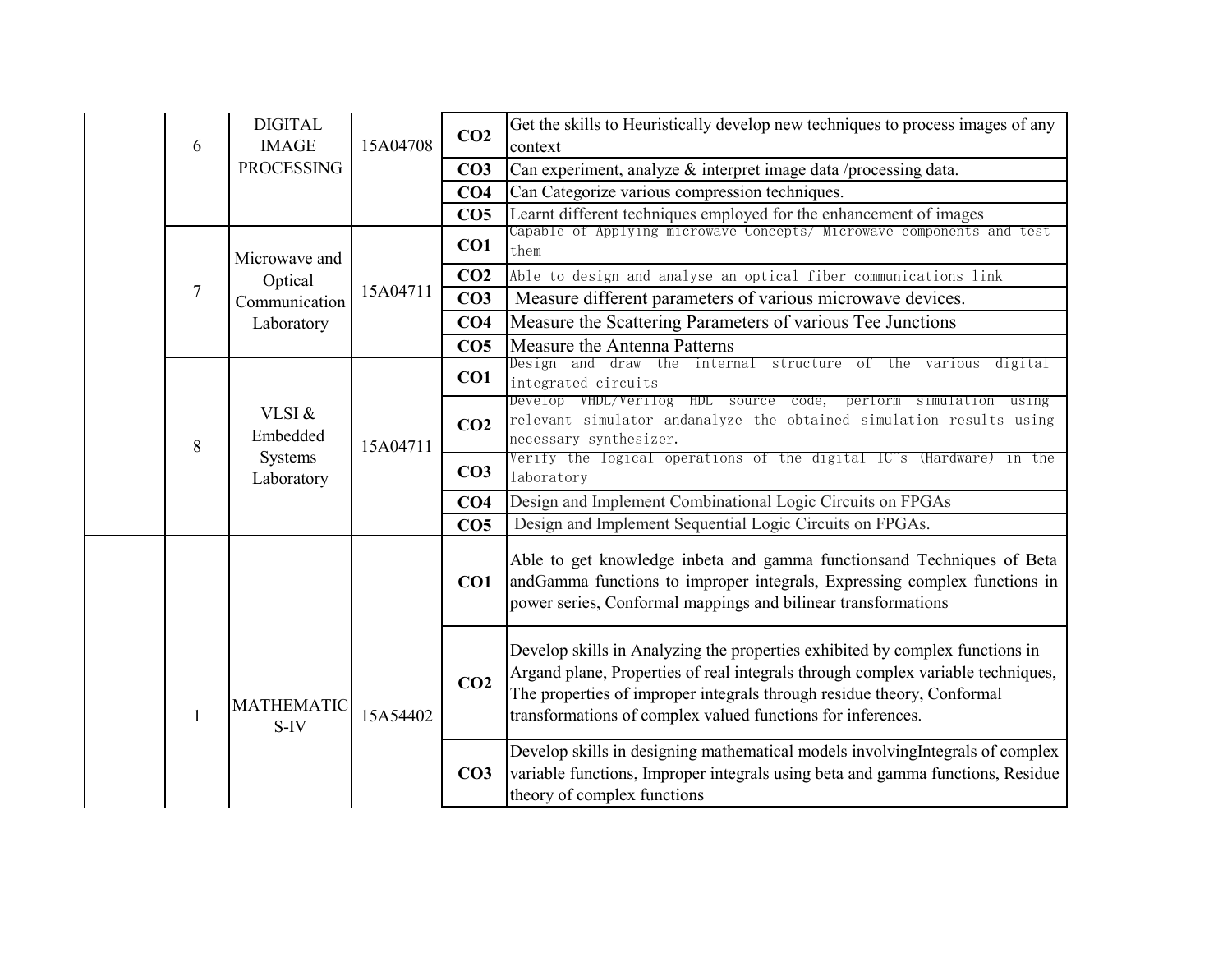|                |                |                                  |          | CO <sub>4</sub> | Develop analytical skills in providing solutions for problems involving                                                                              |
|----------------|----------------|----------------------------------|----------|-----------------|------------------------------------------------------------------------------------------------------------------------------------------------------|
|                |                |                                  |          |                 | Integration of complex functions, Improper real integrals                                                                                            |
|                |                |                                  |          | CO <sub>5</sub> | Use relevant Complex variable techniques for Residues and integrals of                                                                               |
|                |                |                                  |          |                 | complex functions, Improper real integrals through complex functions                                                                                 |
|                |                |                                  |          | CO1             | Demonstrate different feedback amplifiers including Voltage series, Voltage                                                                          |
|                |                |                                  |          |                 | shunt, Current series and Current shunt Feedback amplifiers                                                                                          |
|                |                | <b>ELECTRONIC</b>                |          | CO <sub>2</sub> | Analyze the frequency response of the BJT amplifiers at high frequencies                                                                             |
|                | $\overline{2}$ | <b>CIRCUIT</b>                   | 15A04401 | CO <sub>3</sub> | Illustrate the parameters of Single stage and multistage amplifiers.                                                                                 |
|                |                | <b>ANALYSIS</b>                  |          |                 | Design and analyze different types of power amplifiers including Class-A,                                                                            |
|                |                |                                  |          | CO <sub>4</sub> | Class-B, Class-AB & Class -D power amplifiers and compare them in terms of                                                                           |
|                |                |                                  |          |                 | Efficiency                                                                                                                                           |
|                |                |                                  |          | CO <sub>5</sub> | Design and analyze different types of Tuned Amplifiers                                                                                               |
|                |                | <b>DATA</b><br><b>STRUCTURES</b> | 15A05201 | CO1             | Ability to analyze algorithms and algorithm correctness.                                                                                             |
|                | 3              |                                  |          | CO <sub>2</sub> | Ability to summarize searching and sorting techniques                                                                                                |
|                |                |                                  |          | CO <sub>3</sub> | Ability to describe stack, queue and linked list operation.                                                                                          |
|                |                |                                  |          | CO <sub>4</sub> | Ability to have knowledge of tree and graphs concepts                                                                                                |
|                |                |                                  |          | CO <sub>5</sub> | Ability to have knowledge of algorithms                                                                                                              |
|                |                |                                  |          | CO1             | Understand the basic concepts of the Analog communication systems.                                                                                   |
|                |                |                                  | 15A04402 |                 | Identify and Evaluate characteristics of various analog modulation schemes                                                                           |
|                |                |                                  |          | CO <sub>2</sub> | including AM,FM and PM such as modulation index, bandwidth and power                                                                                 |
|                |                | <b>ANALOG</b>                    |          |                 | requirements.                                                                                                                                        |
|                | 4              | <b>COMMUNICA</b><br><b>TION</b>  |          | CO <sub>3</sub> | List and Analyze various analog continuous wave and analog pulse modulation<br>and demodulation techniques including AM FM and PM and radio receiver |
|                |                | <b>SYSTEMS</b>                   |          |                 | characteristics.                                                                                                                                     |
| <b>II YEAR</b> |                |                                  |          |                 |                                                                                                                                                      |
| <b>II SEM</b>  |                |                                  |          | CO <sub>4</sub> | Evaluate the performance of the communication system in the presence of noise.                                                                       |
|                |                |                                  |          | CO <sub>5</sub> | Discuss about Information and Channel Capacity                                                                                                       |
|                |                |                                  |          | CO1             | Understand basic laws of static electric fields, Maxwell's equations for                                                                             |
|                |                |                                  |          |                 | electrostatic fields, problems applying laws of electrostatics.                                                                                      |
|                |                |                                  |          | CO <sub>2</sub> | Understand basic laws of static magnetic fields, Maxwell's equations for static                                                                      |
|                |                |                                  |          |                 | magnetic fields, problems applying laws of magneto statics.                                                                                          |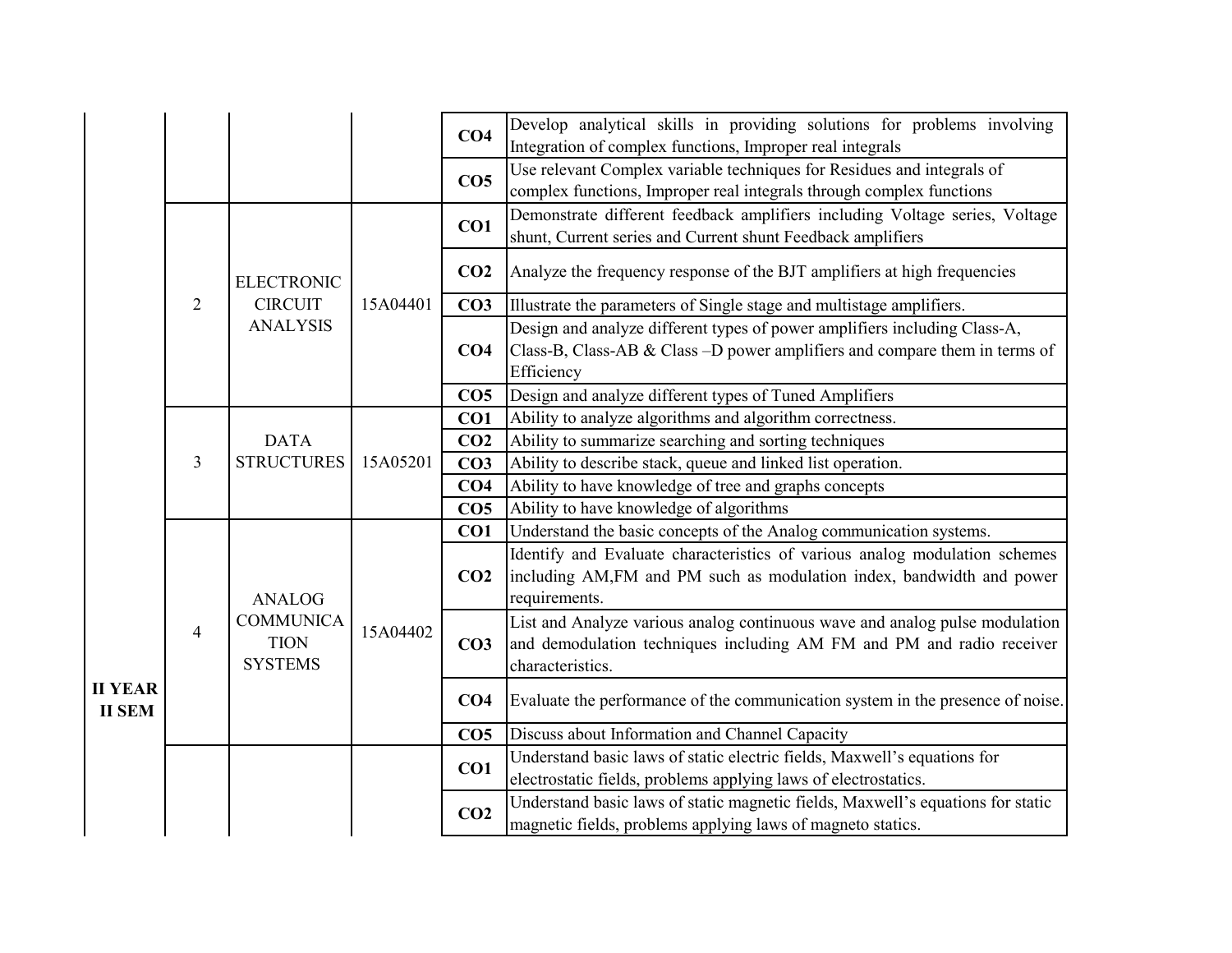|                | <b>ELECTROMAG</b><br><b>NETIC</b>    |          | CO <sub>3</sub> | Analyze electric and magnetic fields at the interface of different media,<br>Understand concept of wave |
|----------------|--------------------------------------|----------|-----------------|---------------------------------------------------------------------------------------------------------|
| 5              | THEORY AND                           | 15A04403 |                 | propagation through the Maxwell's equations.                                                            |
|                | <b>TRANSMISSIO</b>                   |          |                 | Understand principles of reflections and refraction for different incidences,                           |
|                | <b>N LINES</b>                       |          | CO <sub>4</sub> | concept of power flow                                                                                   |
|                |                                      |          |                 | using Poynting vector, Brewster angle, and surface impedance.                                           |
|                |                                      |          |                 | Describes the transmission lines with equivalent circuit and explain their                              |
|                |                                      |          | CO <sub>5</sub> | characteristic with various                                                                             |
|                |                                      |          |                 | lengths.                                                                                                |
|                |                                      |          | CO1             | Understand & Evaluate the transfer function of physical systems, block                                  |
|                |                                      |          |                 | diagrams and signal flow graphs                                                                         |
|                |                                      |          |                 | Remember and Analyze the transient & Steady state responses and its                                     |
|                | <b>CONTROL</b>                       | 15A02303 | CO <sub>2</sub> | specifications their characteristics                                                                    |
| 6              | <b>SYSTEMS</b><br><b>ENGINEERING</b> |          | CO <sub>3</sub> | Determine the absolute and relative stability of a system using RH and Root                             |
|                |                                      |          |                 | loci concepts.                                                                                          |
|                |                                      |          | CO <sub>4</sub> | Analyse& Evaluate the stability of the system and design of Bode, polar,                                |
|                |                                      |          |                 | Nyquist and compensation networks                                                                       |
|                |                                      |          |                 | Describe the state variable representation of physical system and solve the state                       |
|                |                                      |          | CO <sub>5</sub> | equation                                                                                                |
|                |                                      |          |                 |                                                                                                         |
|                |                                      |          | CO1             | Design analog modulation circuits as amplitude and frequency modulation.                                |
|                | Analog<br>Communication              |          |                 | Understand the operations of analog and pulse modulation & demodulation                                 |
| $\overline{7}$ | Systems                              | 15A04404 | CO <sub>2</sub> | techniques                                                                                              |
|                | Laboratory                           |          | CO <sub>3</sub> | Design the circuit to sample an analog signal.                                                          |
|                |                                      |          | CO <sub>4</sub> | Design of communication circuits such as AM, SSB-SC, DSB-SC, FM.                                        |
|                |                                      |          | CO <sub>5</sub> | Design various pulse modulation techniques as PAM, PPM, PWM.                                            |
|                |                                      |          |                 | The ability to analyze and design single and multistage amplifiers at low, mid                          |
|                | Electronic                           |          | CO1             | and high frequencies.                                                                                   |
| 8              | Circuit Analysis                     | 15A04405 | CO <sub>2</sub> | Designing and analyzing the transistor at high frequencies.                                             |
|                | Laboratory                           |          | CO <sub>3</sub> | Design, simulate and verify feedback amplifiers and oscillators.                                        |
|                |                                      |          | CO <sub>4</sub> | Design, simulate and verify power amplifier circuits.                                                   |
|                |                                      |          | CO <sub>5</sub> | Design, simulate and verify Multivibrators and Sweep Circuits.                                          |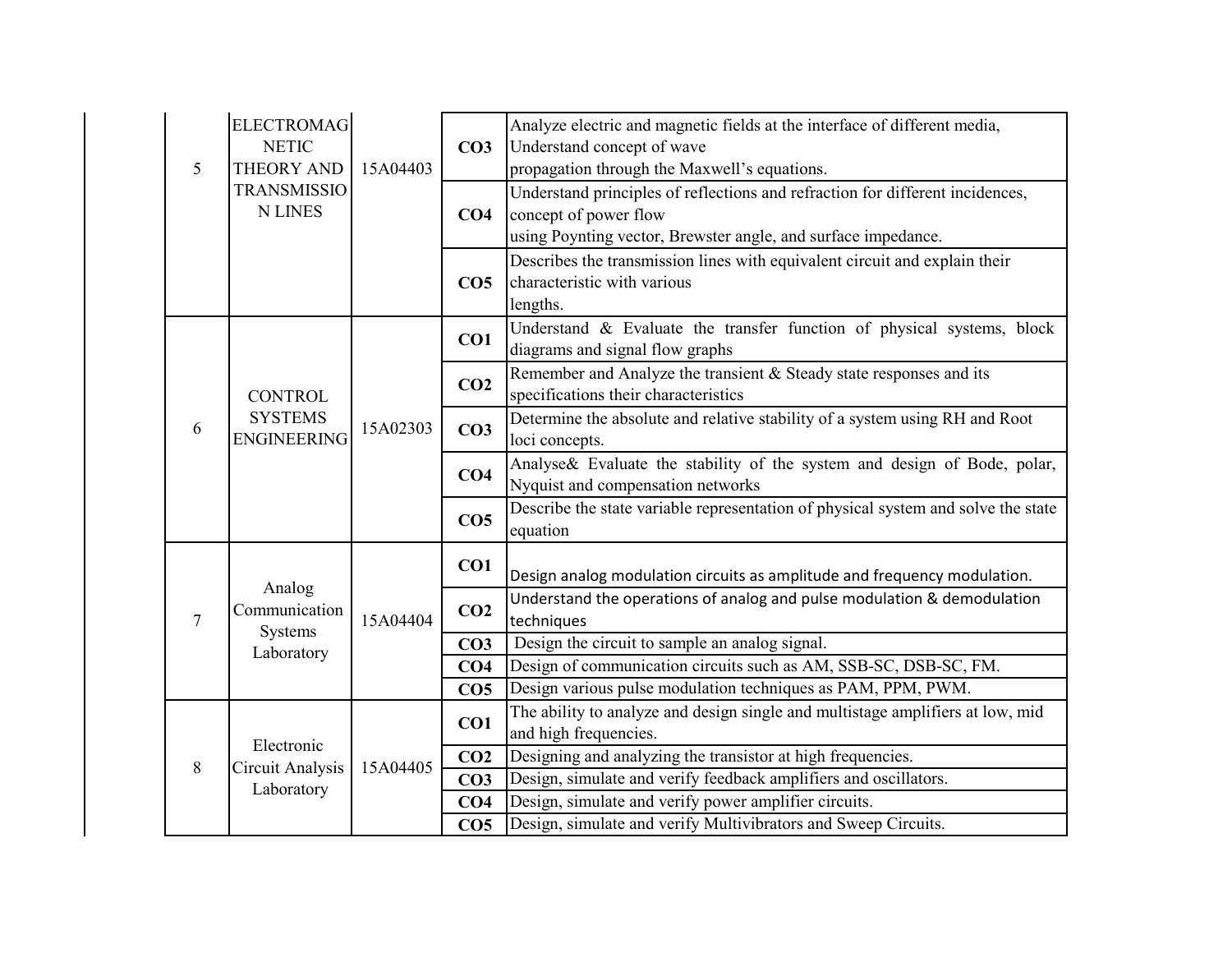|  |                | <b>MICROPROCE</b><br><b>SSORS AND</b>                                              |          | CO1             | To understand the basic Concepts and Architecture of 8086 Microprocessor.                                                                              |
|--|----------------|------------------------------------------------------------------------------------|----------|-----------------|--------------------------------------------------------------------------------------------------------------------------------------------------------|
|  |                |                                                                                    |          | CO <sub>2</sub> | To understand various 8086 Instruction set, Assembler directives and able to<br>programming with 8086.                                                 |
|  | 1              | <b>MICRO</b><br><b>CONTROLLER</b>                                                  | 15A04601 | CO <sub>3</sub> | To understand the basic concepts of MSP 430 microcontroller and embedded<br>systems on it.                                                             |
|  |                | S                                                                                  |          | CO <sub>4</sub> | To understand the concepts of low power aspects of MSP 430, RTC, PWM<br>control, DC and comparator in MSP 430.                                         |
|  |                |                                                                                    |          | CO <sub>5</sub> | To understand the concepts of serial, synchronous, Asynchronous<br>communications and different inter facing using MSP 430                             |
|  |                |                                                                                    |          | CO1             | Explains about static & dynamic char's and different types of meters for<br>measurement of voltage, current and resistance                             |
|  |                | <b>ELECTRONIC</b><br><b>MEASUREME</b><br>NT &<br><b>INSTRUMENT</b><br><b>ATION</b> | 15A04602 | CO <sub>2</sub> | Explains and analysis about functionality of Cathode Ray Oscilloscope and<br>sampling oscilloscope and storage oscilloscope                            |
|  | $\overline{2}$ |                                                                                    |          | CO <sub>3</sub> | Explains about different types of signal generators and signal analyzers                                                                               |
|  |                |                                                                                    |          | CO <sub>4</sub> | Explains about ac &dc bridges for measurement of resistance, capacitance,<br>inductance.                                                               |
|  |                |                                                                                    |          | CO <sub>5</sub> | Understand different types of transducers for the measurement of displacement,<br>R,L,C, velocity and pressure                                         |
|  |                |                                                                                    | 15A04604 | CO1             | To acquire Complete Knowledge about Fabrication process of ICs and To<br>understand electrical properties of MOS circuits                              |
|  |                |                                                                                    |          | CO <sub>2</sub> | To understand the basic circuits concepts and to understand the VLSI circuit<br>design processes                                                       |
|  | 3              | <b>VLSI DESIGN</b>                                                                 |          | CO <sub>3</sub> | To understand and able to design VLSI circuits as per specifications given, at<br>gate level and to understand the physical design                     |
|  |                |                                                                                    |          | CO <sub>4</sub> | Capable of optimizing the design of Arithmetic / logic building Blocks at all<br>levels of Design/Fabrication and to understand the VLSI design styles |
|  |                |                                                                                    |          | CO <sub>5</sub> | To understand the synthesis, simulation and verification tools and process of<br>testing                                                               |
|  |                |                                                                                    |          | CO1             | The student will able to understand various aspects of Managerial Economics                                                                            |
|  |                | MANAGERIAI<br><b>ECONOMICS</b>                                                     |          | CO <sub>2</sub> | To Analyze the financial statements and inputs.                                                                                                        |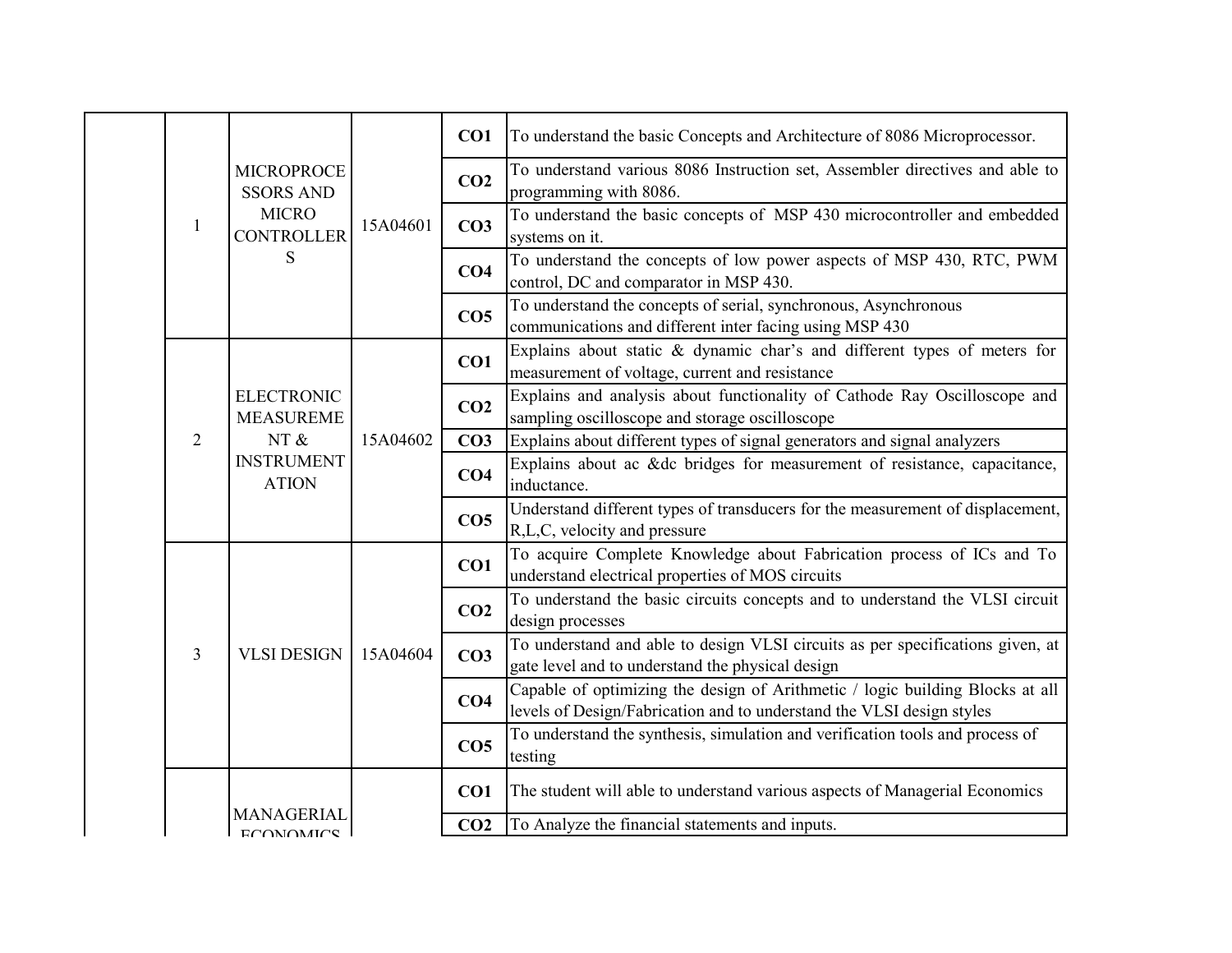| Ш<br><b>YEAR II</b><br><b>SEM</b> | $\overline{4}$ | <b>LUUNUIVIIUS</b><br><b>AND</b><br><b>FINANCIAL</b><br><b>ANALYSIS</b> | 15A52301 | CO <sub>3</sub><br>CO <sub>4</sub> | To Understand the sound and effective decisions under different economic<br>environment and market situations<br>To Remember and Apply the Profitability, and Activity Ratios (simple<br>problems). |
|-----------------------------------|----------------|-------------------------------------------------------------------------|----------|------------------------------------|-----------------------------------------------------------------------------------------------------------------------------------------------------------------------------------------------------|
|                                   |                |                                                                         |          | CO <sub>5</sub>                    | Methods and Evaluation of Capital Budgeting Projects                                                                                                                                                |
|                                   |                |                                                                         |          | CO1                                | Formulate engineering problems in terms of DSP tasks.                                                                                                                                               |
|                                   |                | <b>DIGITAL</b>                                                          |          | CO <sub>2</sub>                    | Apply engineering problems solving strategies to DSP problems.                                                                                                                                      |
|                                   | 5              | <b>SIGNAL</b>                                                           | 15A04603 | CO <sub>3</sub>                    | Design and test DSP algorithms.                                                                                                                                                                     |
|                                   |                | <b>PROCESSING</b>                                                       |          | CO <sub>4</sub>                    | Analyze digital and analog signals and systems.                                                                                                                                                     |
|                                   |                |                                                                         |          | CO <sub>5</sub>                    | Analyze and compare different signal processing strategies                                                                                                                                          |
|                                   |                |                                                                         |          | CO1                                | To able to familiarize the MATLAB Windows, syntaxes for basic computing.                                                                                                                            |
|                                   | 6              | <b>MATLAB</b><br>PROGRAMMI<br>NG                                        | 15A04605 | CO <sub>2</sub>                    | To understand and familiarize of Numeric, Cell and structure arrays and their<br>operations                                                                                                         |
|                                   |                |                                                                         |          | CO <sub>3</sub>                    | To apply built-in and user defined functions concepts in writing MATLAB<br>scripts in developing the solutions                                                                                      |
|                                   |                |                                                                         |          | CO <sub>4</sub>                    | To use various data operators, flow controls and advanced plotting commands<br>in writing MATLAB scripts.                                                                                           |
|                                   |                |                                                                         |          | CO <sub>5</sub>                    | To differentiate underdetermined and overdetermined systems and use<br>appropriate<br>MATLAB commands to provide the solutions of each.                                                             |
|                                   |                |                                                                         |          | CO1                                | Can Ensure the completely use of MASM programming environment.                                                                                                                                      |
|                                   |                |                                                                         |          | CO <sub>2</sub>                    | Debug assembly language programs using 8086 assembler.                                                                                                                                              |
|                                   |                | Microprocessors                                                         |          |                                    | Analyze the interfacing between external peripherals and 8086                                                                                                                                       |
|                                   | $\tau$         | $\&$                                                                    | 15A04607 | CO <sub>3</sub>                    | microprocessor using development kit.                                                                                                                                                               |
|                                   |                | Microcontrollers                                                        |          | CO <sub>4</sub>                    | Debug msp430 assembly language programs using CCS                                                                                                                                                   |
|                                   |                | Laboratory                                                              |          |                                    | Analyze the interfacing between external peripherals and MSP 430                                                                                                                                    |
|                                   |                |                                                                         |          | CO <sub>5</sub>                    | microcontroller using development kit.                                                                                                                                                              |
|                                   |                |                                                                         |          | CO <sub>1</sub>                    | Find the response of a Linear time invariant discrete time system.                                                                                                                                  |
|                                   |                |                                                                         |          | CO <sub>2</sub>                    | Analyze the frequency spectrum of a discrete time signal                                                                                                                                            |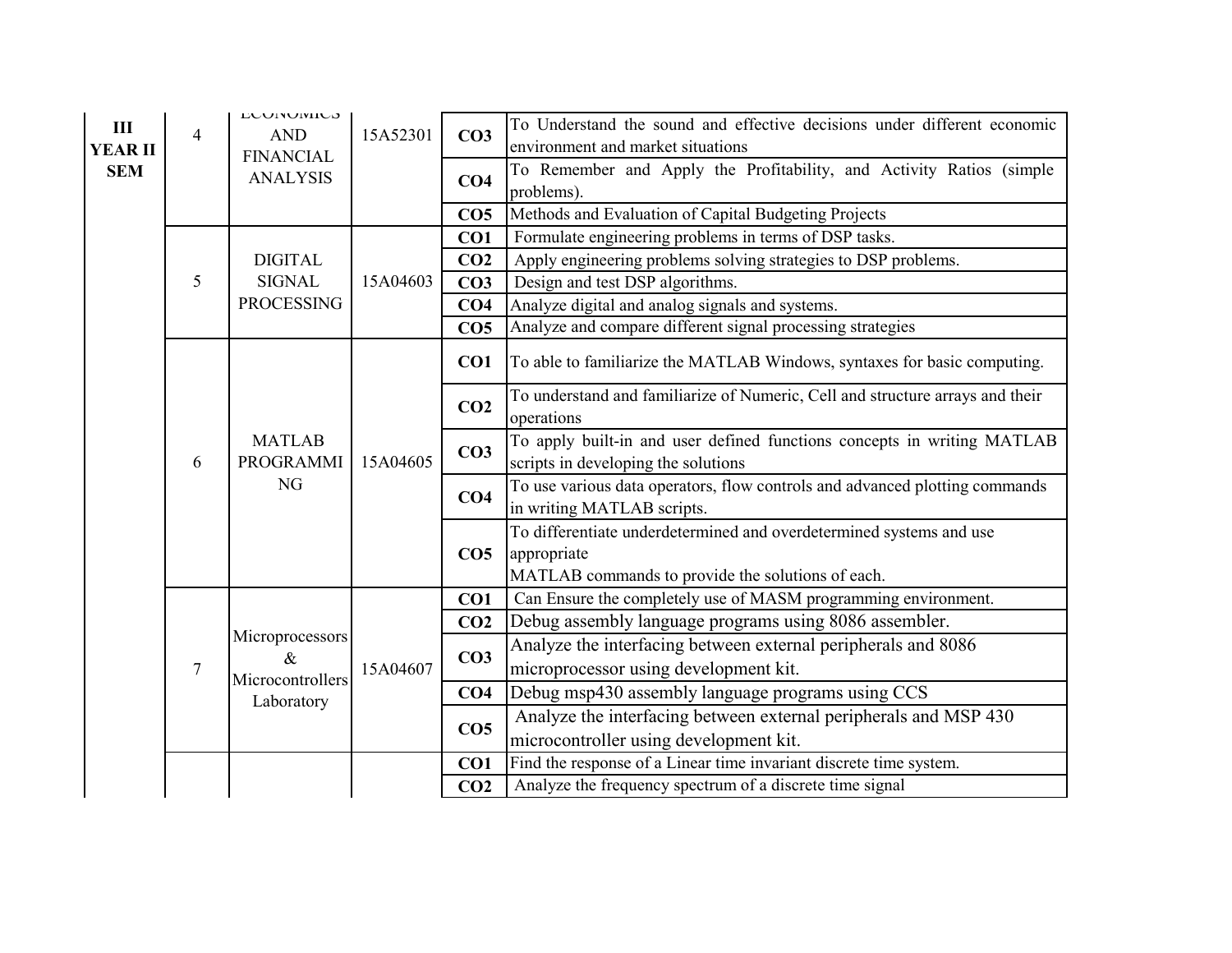|                                    | 8              | Digital Signal<br>Processing                                            | 15A04608 | CO <sub>3</sub> | Determine the spectrum of a real world signal using Fast Fourier Transform<br>algorithm                                                                  |
|------------------------------------|----------------|-------------------------------------------------------------------------|----------|-----------------|----------------------------------------------------------------------------------------------------------------------------------------------------------|
|                                    |                | Laboratory                                                              |          | CO <sub>4</sub> | Design real time DSP systems and real world applications.                                                                                                |
|                                    |                |                                                                         |          | CO <sub>5</sub> | Implement DSP algorithms using both fixed and floating point processors                                                                                  |
|                                    |                | <b>ADVANCED</b>                                                         |          | CO1             | To Get complete knowledge regarding various algorithms associated with<br>Digital signal processing and multirate signal processing.                     |
|                                    |                | <b>DIGITAL</b><br><b>SIGNAL</b>                                         |          | CO <sub>2</sub> | To Verify & Analyze the power spectral estimation by using Barlett, Welch &<br>Blackman & Turkey methods.                                                |
|                                    | $\mathbf{1}$   | PROCESSING-<br><b>MULTIRATE</b>                                         | 15A04801 | CO <sub>3</sub> | To Understand the effects of finite word length in fixed-point DSP systems by<br>using ADC and FFT algorithms                                            |
|                                    |                | & WAVELET                                                               |          | CO <sub>4</sub> | To Understand the JourneyfromtheCWTtotheDWT.                                                                                                             |
|                                    |                |                                                                         |          | CO <sub>5</sub> | To Understand Efficient signal design and realization of signals                                                                                         |
|                                    | $\overline{2}$ | <b>PATTERN</b><br><b>RECOGNITION</b><br>$\&$<br><b>APPLICATION</b><br>S | 15A04803 | CO1             | To Understand the concept of a pattern and the basic approach to the<br>development of pattern recognition and machine intelligence algorithms           |
|                                    |                |                                                                         |          | CO <sub>2</sub> | To Understand the basic methods of feature extraction, feature evaluation, and<br>data mining                                                            |
|                                    |                |                                                                         |          | CO <sub>3</sub> | To Understand and apply both supervised and unsupervised classification<br>methods to detect and characterize patterns in real-world data                |
| IV<br><b>YEAR II</b><br><b>SEM</b> |                |                                                                         |          | CO <sub>4</sub> | To Develop prototype pattern recognition algorithms that can be used to study<br>algorithm behavior and performance against real-world multivariate data |
|                                    |                |                                                                         |          | CO <sub>5</sub> | To Understand the Time Varying pattern Recognitions & applications.                                                                                      |
|                                    |                |                                                                         |          | CO1             | Identify emerging topic specific to the programme.                                                                                                       |
|                                    |                |                                                                         |          | CO <sub>3</sub> | Deliver the knowledge using multimedia.                                                                                                                  |
|                                    | 3              | Technical                                                               | 15A04806 | CO <sub>4</sub> | Answer the queries with appropriate explanation and elaboration.                                                                                         |
|                                    |                | Seminar                                                                 |          | CO <sub>5</sub> | Compile an effective technical report, providing conclusions and<br>proposing an appropriate future scope.                                               |
|                                    |                |                                                                         |          | CO1             | Indentify problem, conduct relevant literature survey and formalize it.                                                                                  |